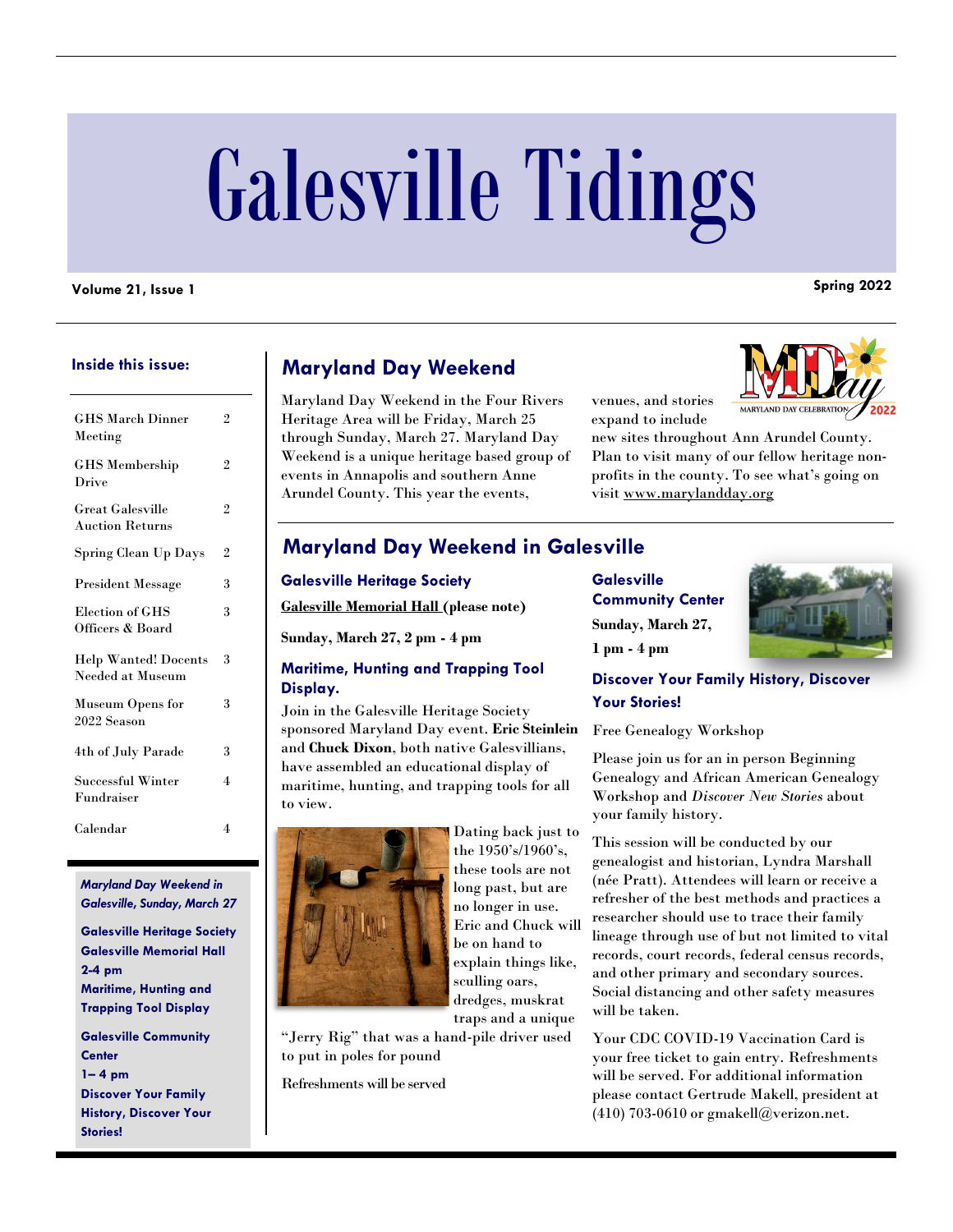#### **Spring Clean-Up Days at the Museum - Saturday, March 26 and Saturday, April 9 8:30 - 10:30 am**

Clean up days for the museum grounds have been scheduled for Saturday, March 26, and April 9. Start time will be 8:30 am. We need every hand who can wield a rake, use clippers safely and can spend some time. Thank you! (weather permitting)



#### **Galesville Heritage Society. Officers & Board Members 2021**

#### **Officers:**

President: Jim Chandler Vice President: Cathy Oliver Recording Secretary: Betsy Derrick Corresponding Secretary: Julie Thackrah Treasurer: Mark Case

#### **Board Members:**

Martie Black Adrianne Day Gertrude Makell Diane Nowak-Waring Tracy Richardson Eric Ruark Kathy Smith Mark Steinlein Peter Stevens Bruce Weidele Dorothy Whitman

# **Spring Dinner Meeting, Tuesday, March 15**

The GHS invites you to enjoy a traditional Irish menu on March 15 at 6:30 pm at Memorial Hall. The dinner menu will be: salad, Irish soda bread, corned beef, cabbage, potatoes, carrots and dessert. The price for the dinner is \$20 per person for members and \$25 for nonmembers. Make reservations by March 13 by calling Dorothy Whitman at 410-867-4731 or emailing her at [dewhitman@verizon.net.](mailto:dewhitman@verizon.net) 

The dinner speaker is Derrick Pitard who will discuss the history of Essex/Lansdale Farm and its adjoining properties (patented in the 1660s), the people who owned the properties, and the people who lived and worked on the farm. Owners included members of the Battee, Franklin, Lansdale, and related families.

Derrick Pitard is the grandson of John Lansdale, Jr. who owned Essex until his death



Derrick Pitard

in 2003. Derrick teaches English at Slippery Rock University in Western, PA. Genealogy is Pitard's happy hobby.

# **GHS Membership Drive in Full Swing**

Thankfully, 2021 was a record setting year for leave their hearts. Join today, and help us Galesville Heritage Society membership and donations, which enabled the Board of Directors to maintain and enhance the museum and its exhibits, as well as support the programs which pandemic safety allowed.

The GHS 2022 renewal forms were sent out in January. We have reached 75% of our goal. If you haven't returned your form, please take a moment to fill it out. While the majority of our members are from Galesville, and many more from throughout Maryland, we also have members from California, Florida, North Carolina, Tennessee, Virginia and Washington State. Residents may leave Galesville for a number off reasons, but clearly, their Galesville heritage will never

celebrate YOUR heritage!

We are excited to be resuming the quarterly dinners with speakers this month. The July 4th Parade is currently being planned, as are the Maryland Day and Veterans Day celebrations. April will see the season opening of the museum. Please join us for these and other events.

*Celebrate our past and create our future with a promise to our proud heritage. Join Galesville Heritage Society today.* 

*Martie Black* Membership Chair



# **The Great Galesville Auction Returns!**

One of the most unique GHS fundraisers is returning in June! The Great Galesville Auction is an evening of entertainment and conviviality at the Galesville Hall. The proceeds from this year's auction will go to improving the outdoor spaces at the museum.

Our own John Whitman will be calling the bids, which is worth coming for even if you don't buy anything…but chances are, you will find something to bid on and then win. Local merchants donate goods and services, there are works of art and antiques as well as fun experiences, like boat rides.

It's time to get organized for the event! We need volunteers to help solicit donations or make donations! Remember, your donations are tax-deductible. We also need people to help out before, during and after the auction getting organized and cleaned up. Interested in joining the Auction Committee? Email dewhitman@verizon.net.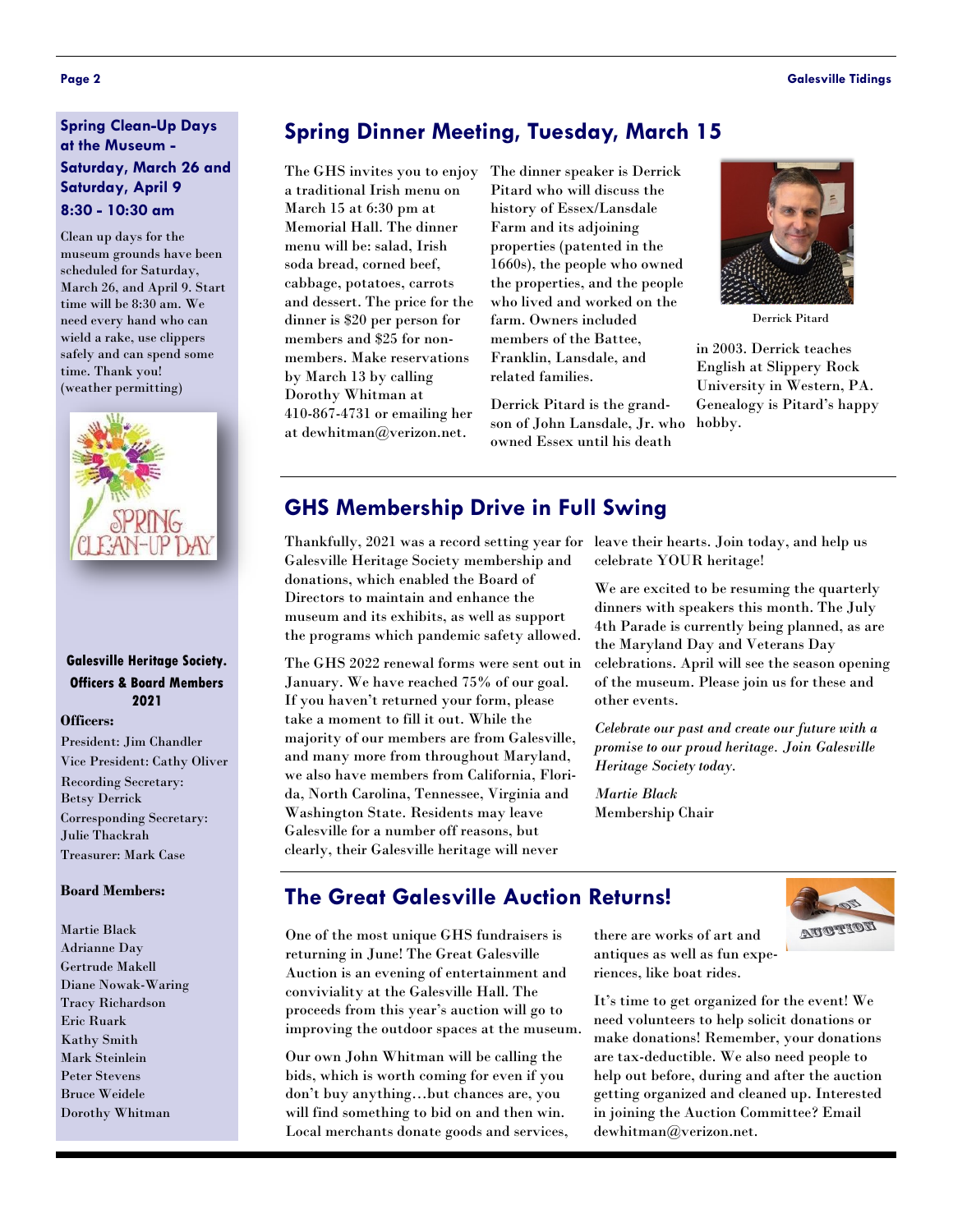# **President's Message**

With the arrival of crocus those of us who have seen many springs know that renewal after winter's dormancy is just around the corner. After two years of anything but normal, it appears 2022 will see an end to our malaise and a resumption of the activities and the fellowship of Galesville. All the community organizations have big plans for the year. There will be a community celebration for the Hot Socks ballfield restoration. We'll get the Museum's gardens replanted with new signage around the grounds. After years of planning and negotiations it appears the Galesville Market will begin

its recovery. Traditional and new events will welcome the community and visitors with smiles which can finally be seen. I encourage everyone to turn out and take advantage of these events to support the organizations and volunteers whose hard work helps to make Galesville such a special space.

With the upcoming Annual Meeting we will choose the board and officers who will be the spirit of GHS for our 31st year. I wish to welcome and say thanks to our new and returning board members, your volunteerism is greatly appreciated by the community. For the board

HERITAGE Society & Museum

away, your years of hard work are too greatly appreciated.

members who are stepping

I'd like to specially thank everyone who continued your generous support of GHS during the pandemic. We are financially sound and we promise to wisely invest in the future of maintaining our past. If you would like to become more involved, we can always use volunteers for the various events, just let a board member know and we'll include you in the fun.

*Jim*

# **Election of GHS Officers & Board**

Attention Galesville Heritage Society Members. We will be voting on our 2022 proposed officers and board members at the upcoming dinner to be held at the hall on Tuesday March 15, 2022 at 6:30 pm. The slate is as follows:

President: **Jim Chandler** Vice President: **Kathy Smith** Treasurer: **Mark Case** Recording Secretary: **Betsy Derrick** Board Members:

**Susie Cosden, Adrianne Day, Tracy Richardson, Eric Ruark, Mark Steinlein, Peter Stevens, Bruce Weidele, Dorothy Whitman**

**John Cox, Dan Cinelli**

Many thanks to the nominating committee for organizing this election!

# **Help Wanted! Docents Needed for Museum**

The Galesville Heritage Society's Museum is getting set to open for the season in April. The veterans. museum is a wonderful place to learn about the history of Galesville. It is open to the public from the last Sunday in April through the first Sunday in November, on afternoons from 1-4 pm.

The GHS is looking for docents to spend a Sunday afternoon in the museum, soaking up and sharing local history. It is not necessary to be a historian, or even know anything about Galesville to volunteer, anyone can be a docent! Newcomers will be paired with

Docents are on hand to welcome visitors and answer questions. Visitors to the museum are often visitors to Galesville and their questions might include, "Where can I get a bite to eat?" So, please consider volunteering one or more Sundays as docent!

If you are interested, email Karen Czarnowski at [kdrum12@yahoo.com,](mailto:kdrum12@yahoo.com) or call Karen at 571-238-1080.

#### **Galesville Heritage Museum**

The Galesville Heritage Museum will reopen on Sunday, April 24 Hours are 1-4 pm.

Last year's new exhibit that highlighted the life and achievements of Galesville's women was well received. This season, the exhibit will be expanded to explore further the importance of women to creation of our village.

Additionally, a smaller exhibit will look at the history of the several restaurants that have served residents and made Galesville a destination for visitors by land and water.

Capt. Harvey was more than the proprietor of a general store which long served the village but also the town butcher. The recent acquisition of Capt. Harvey's "tools of the trade" will be highlighted in the museum's Store's Exhibit.

#### **Independence Day Parade**

The Annual Independence Day Parade will be on Monday, July 4th at 1 pm. This year things should be back to normal, and we expect a large turn-out of participants and spectators. We invite groups and individuals to participate in our parade in the spirit of inclusion and community. I'm looking for a couple volunteers to help with the lineup. Please email Jim Chandler at [Jim20765@verizon.com](mailto:Jim20765@verizon.com) if you'd like to help.